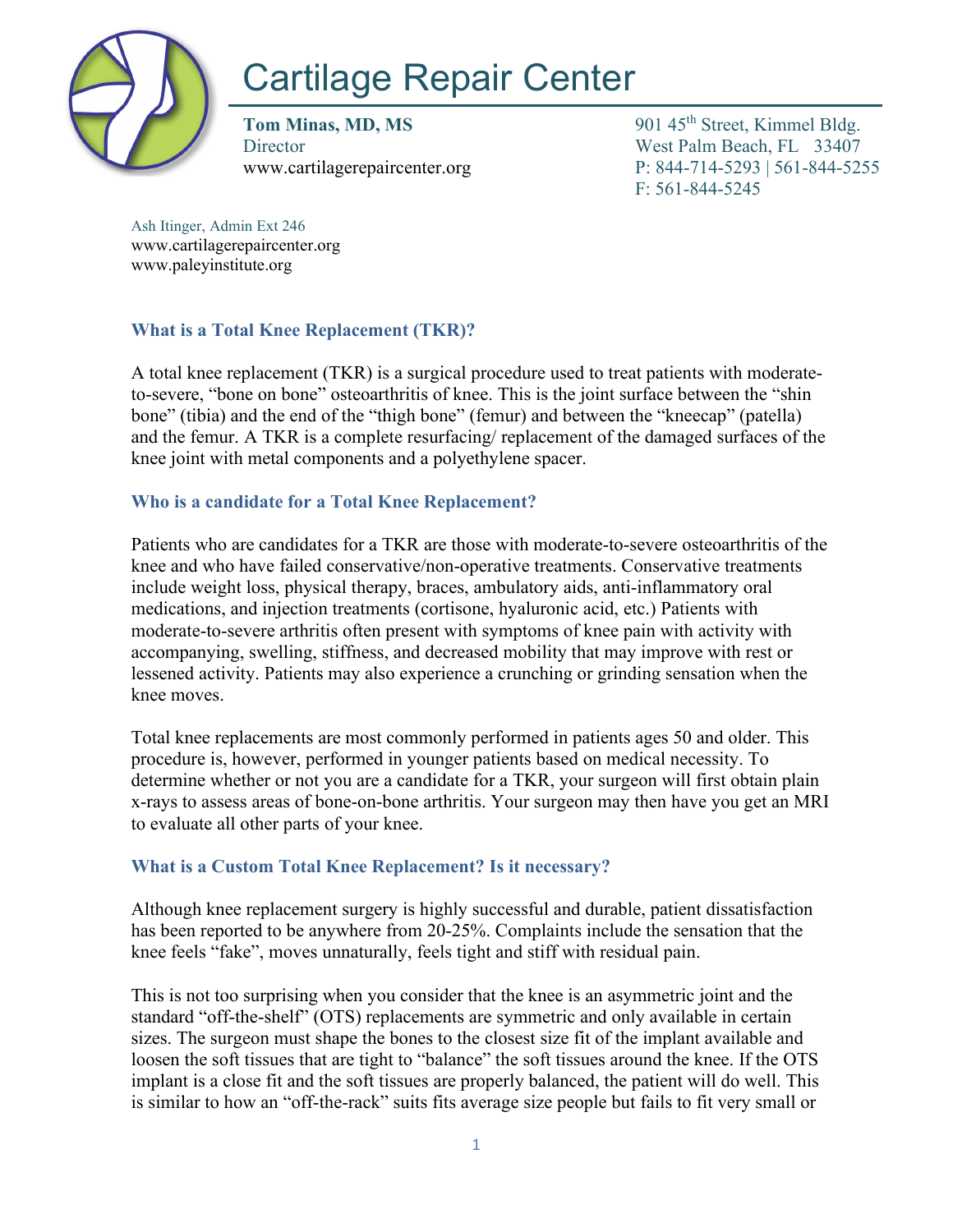large people. Whereas a "bespoke" custom-tailored suit will always fit well no matter the size of the person. Custom-made implants use 21st century technology now only available because of enhanced software development and 'printing' technology.

A custom-made knee replacement is individualized to only one patient. A CT scan is taken of the entire affected leg to allow software engineers to print' individualized jigs for the surgery that will restore the leg alignment to be straight and not 'knock kneed' or 'bow legged'.

The software engineers then use the images of the knee to restore the exact shape of the knee before it became arthritic and print individualized molds of the knee. These molds are made precisely to fit that individual patient and no one else.

As the knee has 2 weight bearing surfaces at different levels from each other, 2 plastic inserts are made to restore the exact joint line level as the patient originally had. These plastic inserts use vitamin E infusion patented technology that has a 40% improved wear rate over standard plastic inserts. Restoring the original form leads to better movement, function, and satisfaction. Other benefits to custom total knee replacements are:

- Thinner implants with 40% less bone removed
- Less bleeding
- Excellent return of motion earlier
- Patient satisfaction has improved from 80+% to mid-90%

## **Software engineers' depiction of an exact fit, asymmetric, individualized, custom-made knee replacement**



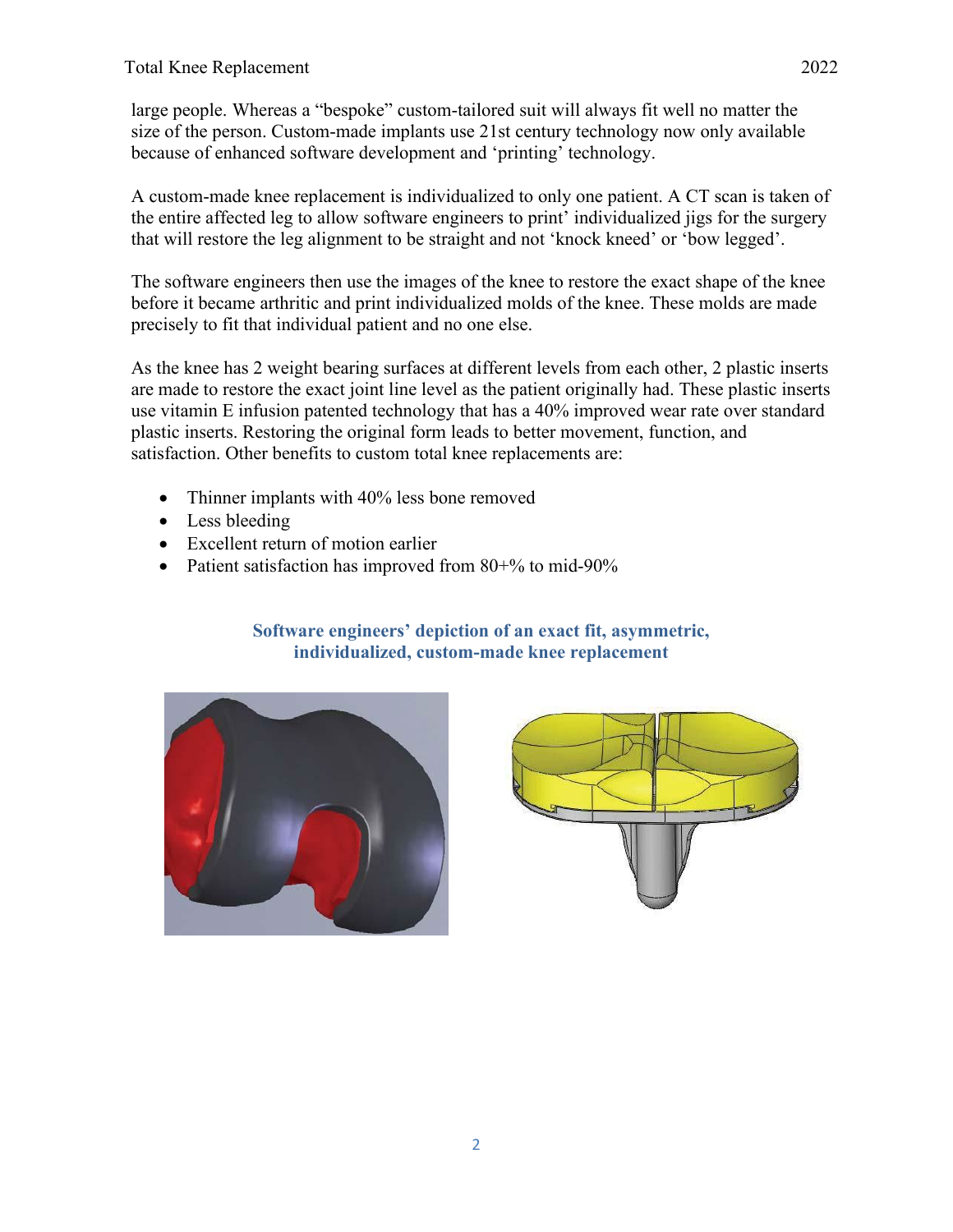

## **What will happen during my surgery?**

Your surgery will be performed using either a general anesthetic or a spinal anesthetic depending on your preference. During your surgery, the surgeon will make an open incision along the front of your knee running up and down your leg about 6 inches long. Through this incision, the surgeon will be able to access the damaged area of your joint. The femoral and tibial side of your knee will be resurfaced with a metal implant made from cobalt chrome. The back side of your patella will be resurfaced with a "button" made of polyethylene plastic. All these components are held in place using cement. Two polyethylene spacers will be placed between the tibial and femoral components.

At the end of the surgery your surgeon will use a pharmacy prepared mixture of medications that he will inject into all the pain sensitive areas of the knee that may provide relief of pain after surgery for 12-24 hours without a nerve block.

Your surgical incision will be closed with all subcutaneous or "dissolving" stitches. This means that you will not have any stitches that need to come out. You will have a long plastic bandage on the incision that should stay on for 7 days after the surgery. You can shower directly on this plastic bandage. After 7 days, the bandage can be removed, and you can shower directly on the skin.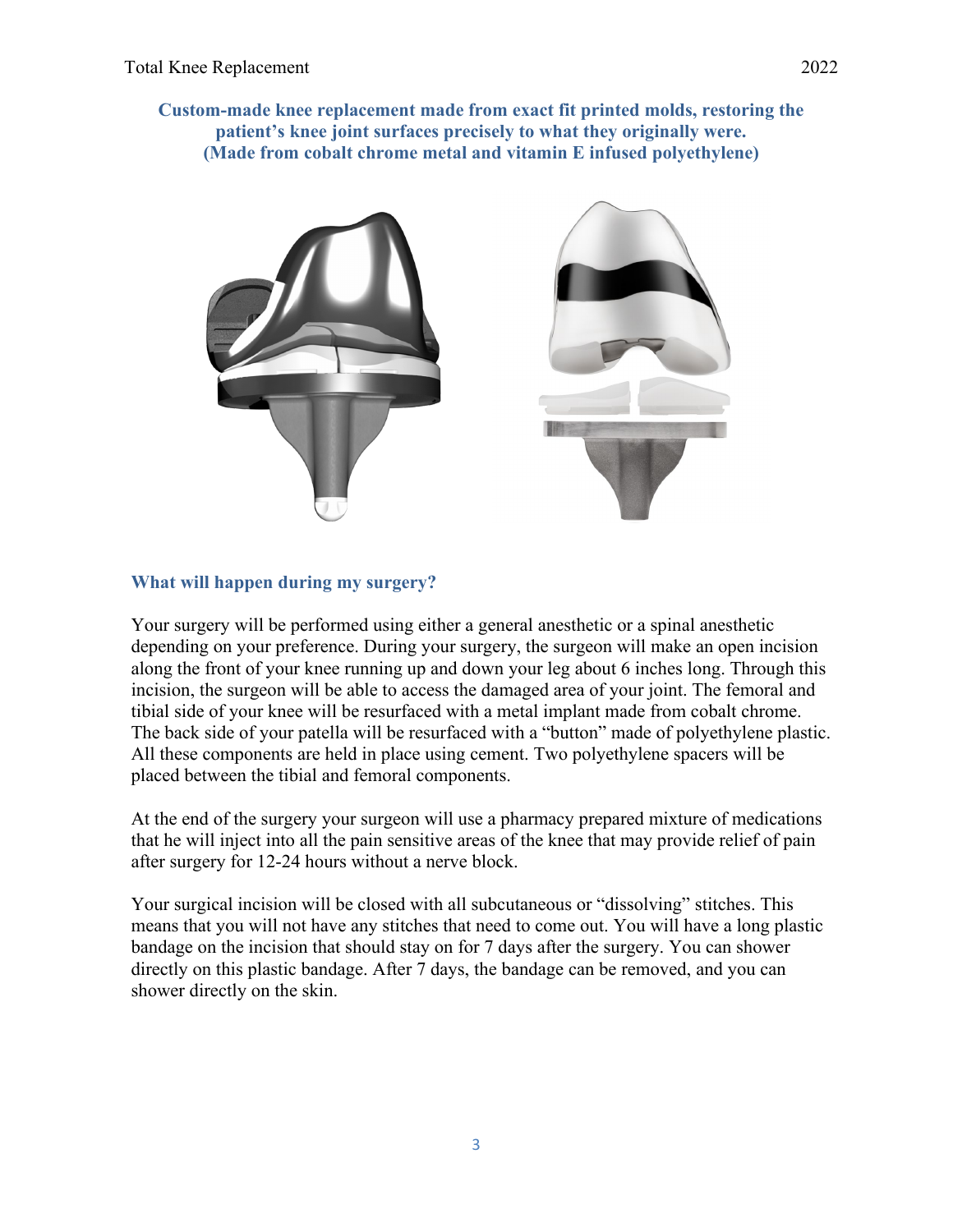

# **X-rays of both knees showing "bone-on-bone" arthritis**

**Same patient's x-rays after custom-fit total knee replacement**

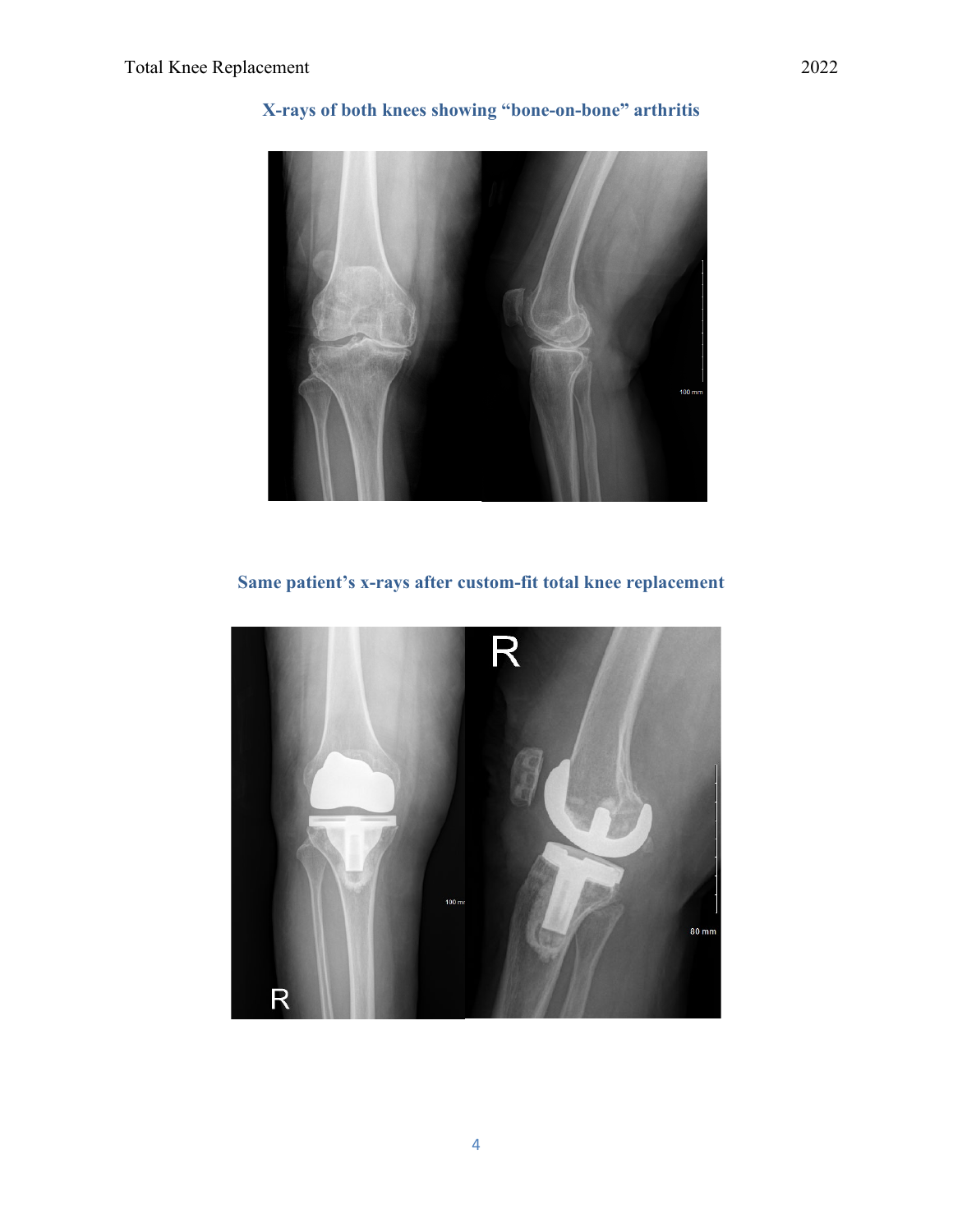#### **What can you expect post-operatively after a Total Knee Replacement?**

When you wake up from surgery, you will have a soft knee brace (immobilizer) on your leg to keep your leg straight. It is important to wear this brace at night, so your leg stays straight and does not curl up.

You will also be given a walker or crutches. You will be able to fully weight bear on your operative leg immediately following surgery. You will use your walker/ crutches anywhere from 1-2 weeks depending on your muscle strength. You will spend 1-2 nights in the hospital. This is to make sure that you are comfortable and that your pain is well controlled.

This time in the hospital also allows you to also meet with physical therapy and get some early exercise and walkers/ crutch training. You will begin working with a physical therapist in the first few days following surgery. It is recommended that you make arrangements with an outpatient physical therapy office within the same week of surgery. Compared to home physical therapists, outpatient physical therapy facilities, will have more equipment and modalities to move your recovery along quickly.

After surgery you will also be on baby aspirin 81 mg twice daily for 3 weeks after surgery to prevent blood clots in the legs (DVT- deep venous thrombosis), or if you are on a blood thinning medication, the doses will be adjusted around your surgery, as recommended by your healthcare providers.

#### **How will my pain be controlled after surgery?**

During your hospital stay, your pain will be controlled using IV pain medication. One of the goals of your care will be to transition you from IV pain medication to oral pain medication. This is often achieved on the first day after surgery. You will be sent home from the hospital with a prescription for oral pain medication to be filled at your local pharmacy. The most prescribed post-op pain medications include oxycodone and tramadol. Most patients will require regularly scheduled doses of pain medication for the first 1-2 weeks. Following week 2, you will begin to decrease your pain medication use to prior to physical therapy and before bedtime. Most patients will not require any pain medication past week 4-6.

**For pain medication refills, you will need to come to the office for a face-to-face, inperson appointment. Florida State Law does not allow us to call in prescriptions or refill pain medication without an office visit. We are only allowed to give 7 days of pain medication at a time.** Be sure to follow the directions carefully. It is important to know how to obtain your pain medication refills appropriately and in a timely manner.

## **When will I follow-up with my surgeon after surgery?**

Your first post-operative visit will take place 2 to 3 weeks after your surgery. This appointment is critical for checking your incision healing and range of motion as well as to answer any questions you may have in the first few weeks following surgery. You will then follow-up with your surgeon 6 weeks (if necessary), 3 months, and one year after surgery. After the first year you will follow up with your surgeon every 3 years.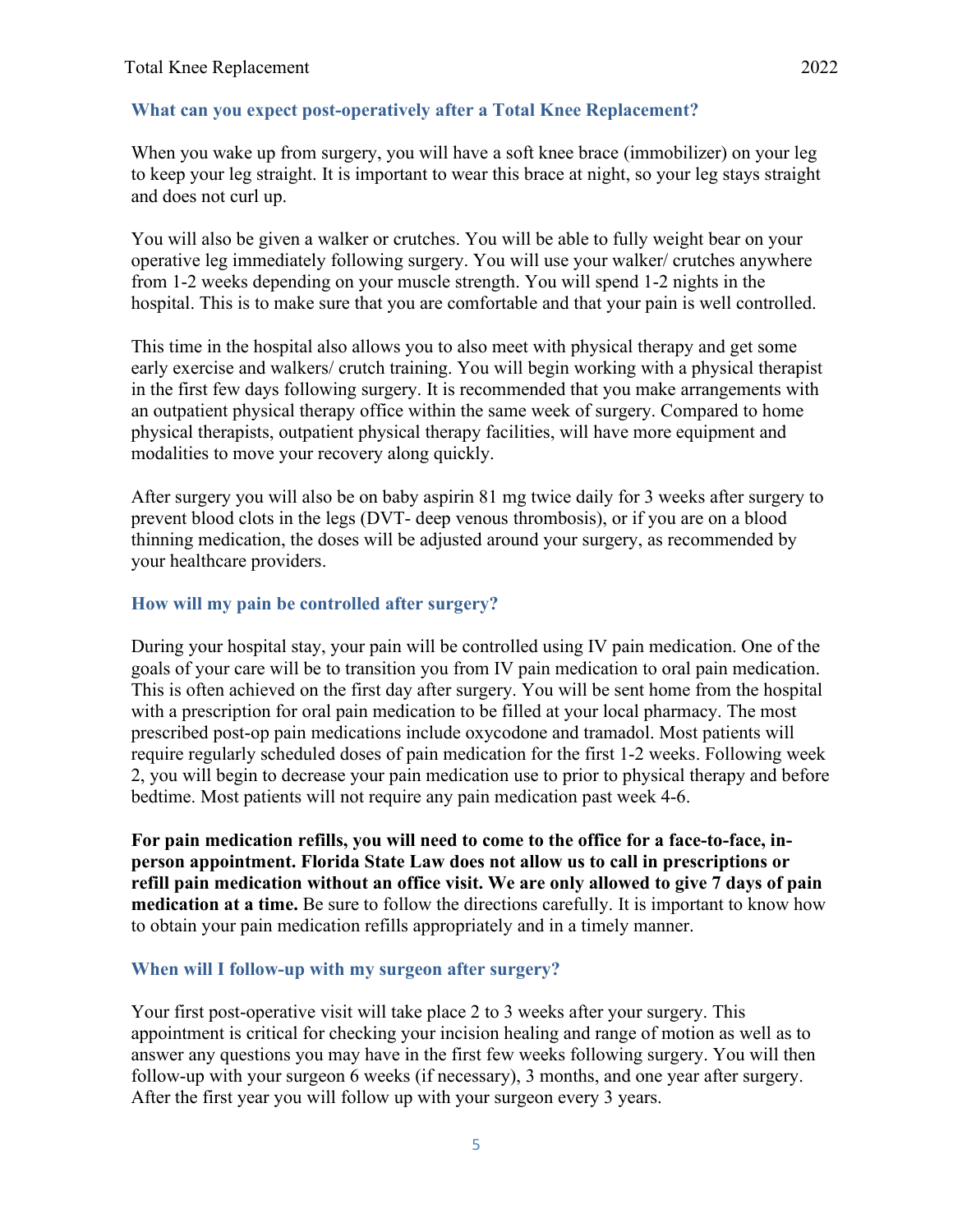## **What restrictions will I have after a TKR?**

Once you have fully recovered from your surgery, you will return to activities as tolerated. You will still be able to be highly active following surgical intervention. Approved activities include things such as walking, swimming, biking, elliptical trainer, golf, tennis, hiking, skiing, and skating. Long distance running and hard pivoting sports such as soccer, basketball, squash, and racquetball, are not recommended as they may cause loosening and premature failure of your implants requiring revision surgery.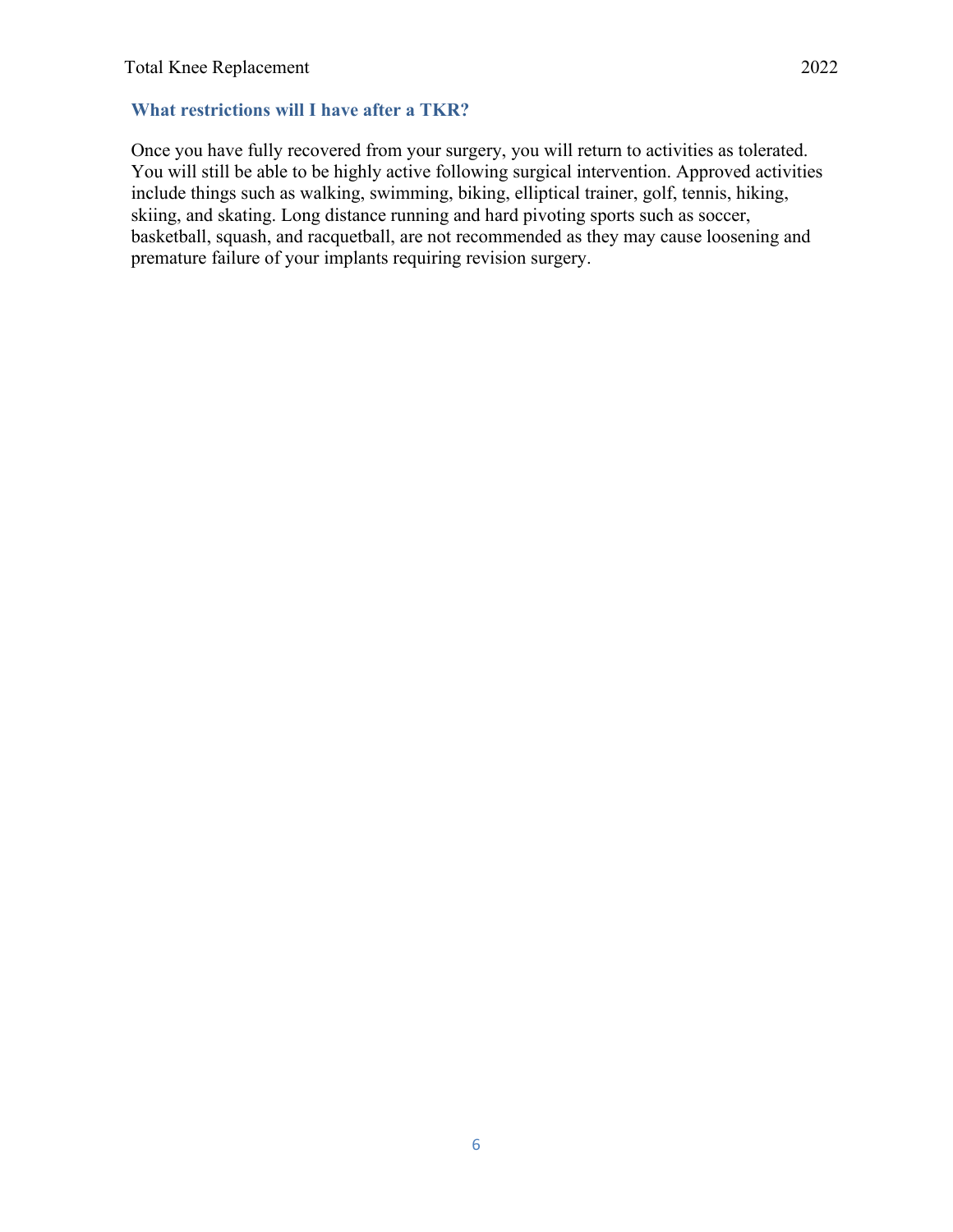# **Frequently Asked Questions**

## **What are other common symptoms after total knee replacement surgery?**

**Numbness** – The area to the outside of your kneecap and the incision will be numb. Due to the position of the sensory nerves running from the inside to the outside of the knee, they are cut when we make the incision expose the knee. This is normal, and may or may not resolve, but will continue to improve over the next 12 months.

**Swelling** – Everyone heals differently post-operatively. It is normal for your knee to be swollen, and maybe even bruised up to 4 weeks post-operatively. In most people the swelling begins to subside in 4 weeks. In some people, the knee will remain swollen up to 3-6 months. If the swelling does not hinder your range of motion and isn't painful, it is not a concerning sign.

**Stiffness** – Stiffness due to pain is normal post-operatively and can be improved with early movement and physical therapy. You will be encouraged to move your knee as much as you can tolerate, and you will receive physical therapy in the hospital. A stiff knee is a painful knee, and the more you move it, the better your overall outcome will be.

**When will I start physical therapy?** You will start physical therapy beginning the day after surgery in the hospital. You will continue physical therapy once you are discharged at an outpatient clinic.

**What will I do during physical therapy?** The primary goal of physical therapy is to initially increase ROM, so that you do not get stiff following surgery. You will then begin to work on increasing strength after surgery.

**How long will I need to use my crutches?** Depending on how quickly your muscle strength returns, you will likely only need to use your walker or crutches for a period of approximately 1-2 weeks. You may come off your walker/ crutches sooner than 2 weeks if you feel comfortable to do so. You will transition to 1 crutch/cane for weeks 2-4, and then work your way to walking normally by weeks 4-6.

**When can I shower?** You can remove the ACE wrap and gauze/ foam dressing 24 hours following surgery. Under the ACE wrap and gauze/foam dressing, you will have a large plastic bandage covering your incision. You can shower directly on the large plastic bandage and allow water to run over the bandage. This bandage can be removed 7 days after surgery at home. You can then shower normally with the incision uncovered. Do not submerge your operative knee in a bathtub, pool, ocean, etc., until cleared by the surgeon.